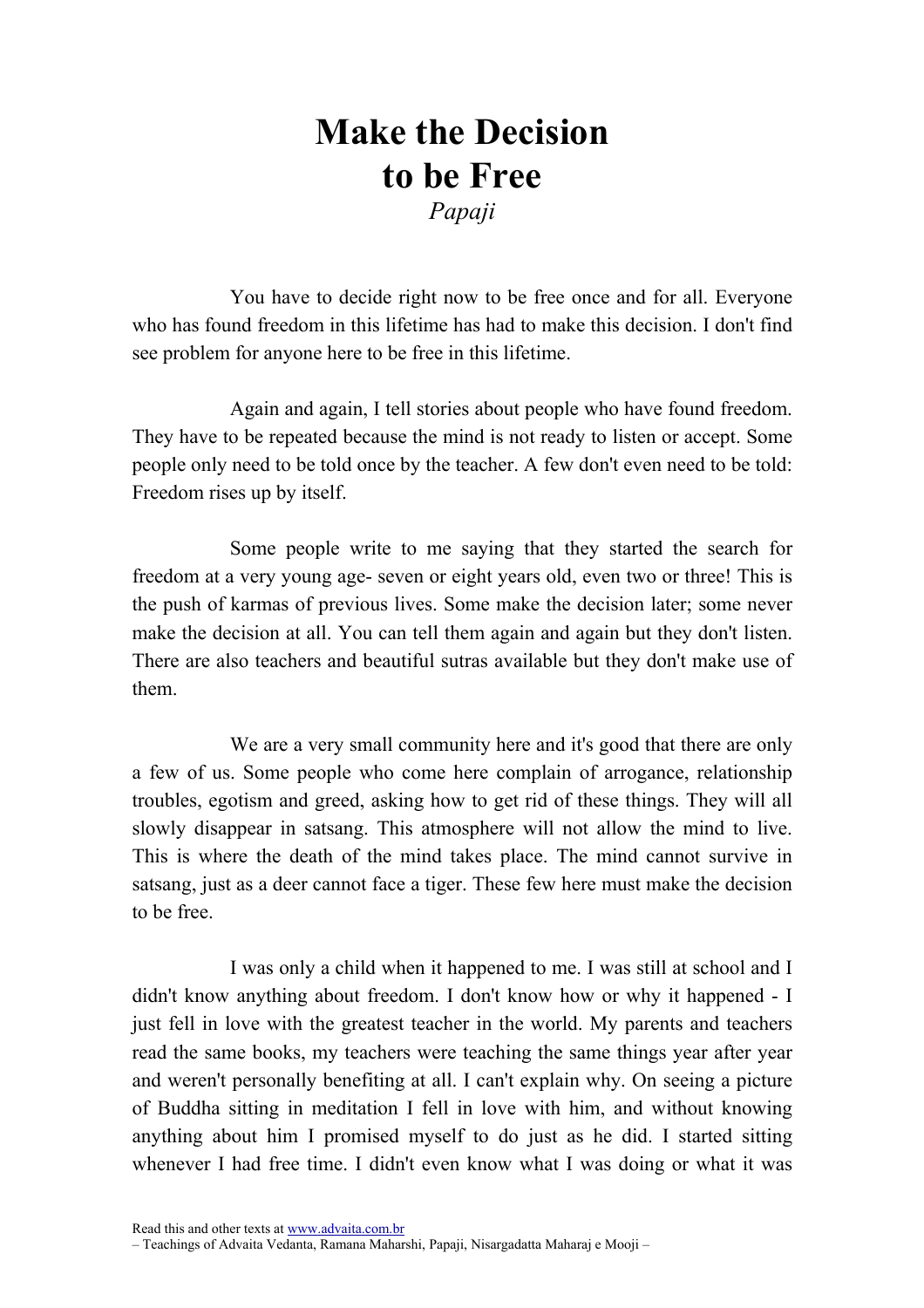about. I felt so much love in meditation that I could not escape. In fact it was meditation that fell in love with me, took hold of me at that young age, not me with it. I didn't really know what was going on. I used to get up in the middle of the night and meditate! At the age of 12 or 13 I used to go out begging in the streets, even though I came from a middle class family. People used to come and listen to me speaking, although I didn't know what I was saying. My parents used to worry about me when I got up in the middle of the night and sat on the cold winter ground. This is called satsang - love - this is something that drives you.

You can sit down and close your eyes, but if the mind is running around all over the place it is not meditation. I didn't know what meditation was. I didn't have any intentions. I didn't make a decision to go and sit in a certain position and meditate. Meditation just whispered in my ears, "Get up boy. It is midnight. Get out of bed. Sit down on the ground and meditate". I would like this to happen to everybody. It troubled Buddha. It troubled me and a few others too. Why don't we all get into this trouble?

I don't have any reason to believe a man who complains of ego and other troubles. What does it mean when a man says, "I am troubled by my ego. I have been here for 15 or 20 days and my ego is not disappearing?" Surely it means that he wants something that is not good for him. You have to decide. Discriminate with a cool head. Sit down and decide what is good for you and follow that. Don't listen to anyone else - the whole world is deceiving you. The whole world may be against you so you have to make your own decisions. Don't listen to your parents, your society or your preachers.

\* \* \* \* \* \* \* \* \* \* \* \* \* \* \* \*

There were two teachers of different sects who heard of a sage living in the forest. They both went to him and asked, "Sir, how can we have joy in our lives?" The saint replied "Just keep your bodies healthy. This is the source of joy". Hearing this they both went back to their tribes and started preaching. The first said to his people, "I have been to see a saint. He says you have to enjoy this world. You have to keep your body well: eat, drink and be merry. Enjoy everything to the maximum because this world will not be available to you again". This sect followed this; they ate, drank and were merry; they pampered the body. They are still doing this now - they are still preaching this today: 99% of people belong to this sect, looking after the body with food, sleep and sex.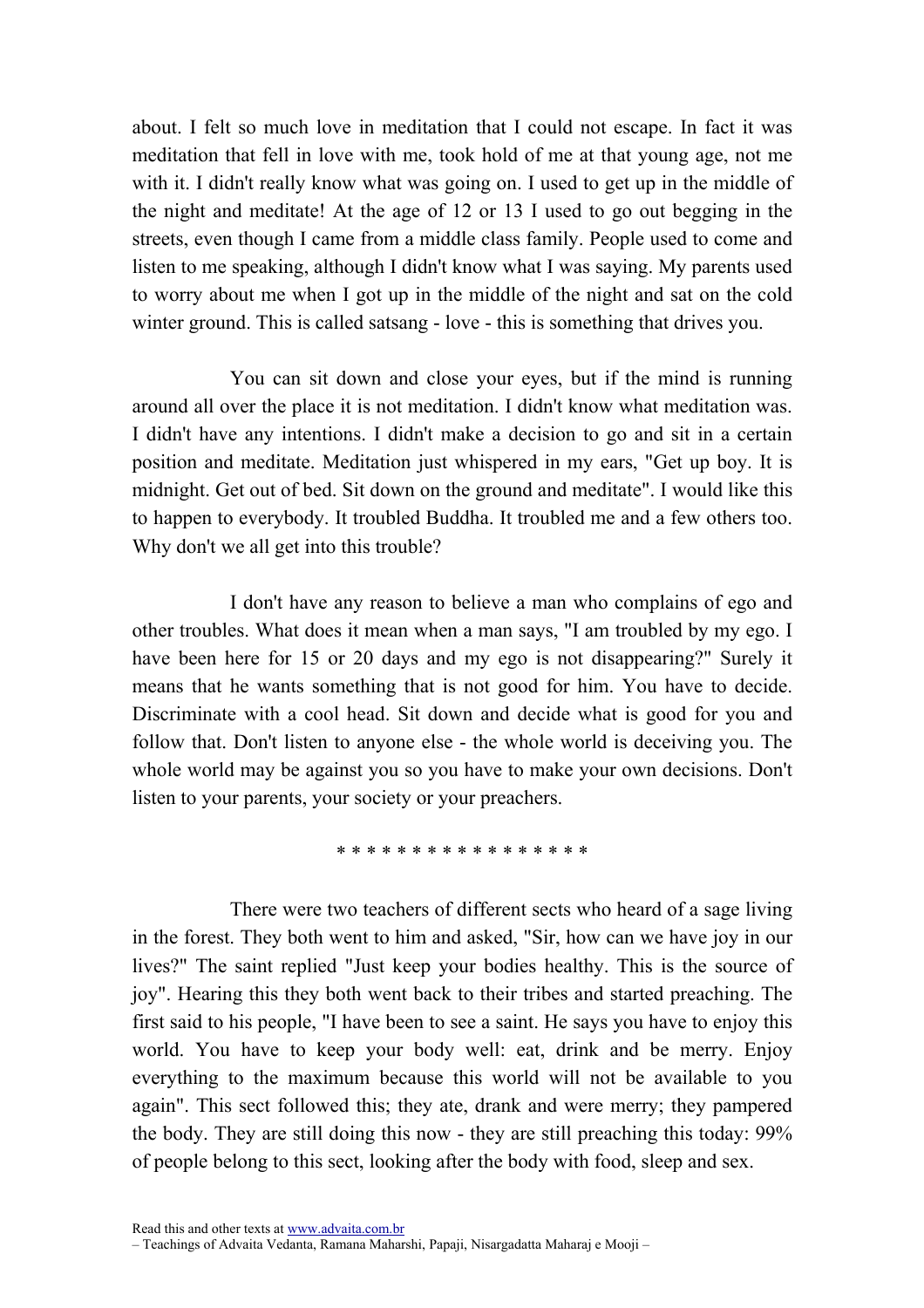The other leader also went back to his people and told them the same thing, but they questioned the teaching. However hard they tried to keep the body healthy, it still became sick, and even when the body was healthy, there was still something amiss: the mind was still troubled. So after six months, the leader of this sect went back to the saint to ask if there had been some kind of mistake. This time the saint welcomed him saying, "Very good, my dear boy, now go and look after your mind. Just make sure that the mind is comfortable, that's all".

The leader went back to his people and they tried. But they found that however hard they tried - however much they concentrated or meditated - the mind could not be brought under control. Another six months passed, and again he returned to the saint.

By this time the first leader had still not been back to the saint and has not been back to this very day, after millions of years. Those of his tribe say happily, "I am arrogant. I'm an egoist. I'm in grief, anger, jealousy. I'm a hypocrite..." And they're all very proud of it, even today, millions of years later.

So after six months the second leader returned to the saint and told him that he couldn't keep the mind under control. "Very good, well done," replied the sage. "The mind is very fickle. It is like air. You can't keep it under control. Now, above the mind there is a power called intellect, the power of discrimination. Every man has this power of judgment. Go back and find out what is real and what is not real, then come back and tell me".

Again he went away, he tried, and he came back. "I have been trying with the intellect. I started with the objects of the world which we perceive through the five senses. All these sense objects appear and disappear. Things I saw some time ago have already disappeared. So the intellect is not reliable because it attaches itself to things which vanish and disappear. It loves things which are not eternal, and this does not bring peace, happiness, bliss, or consciousness. I have discovered this about the intellect but still the attention goes out to objects." "Okay Very good," the teacher said again. A teacher will teach you only to the extent that you are ready to receive. Those who are ready see what happens.

The man went away, and started to witness the intellect, the mind, the senses and their objects from somewhere behind them. He said to himself,

<sup>–</sup> Teachings of Advaita Vedanta, Ramana Maharshi, Papaji, Nisargadatta Maharaj e Mooji –